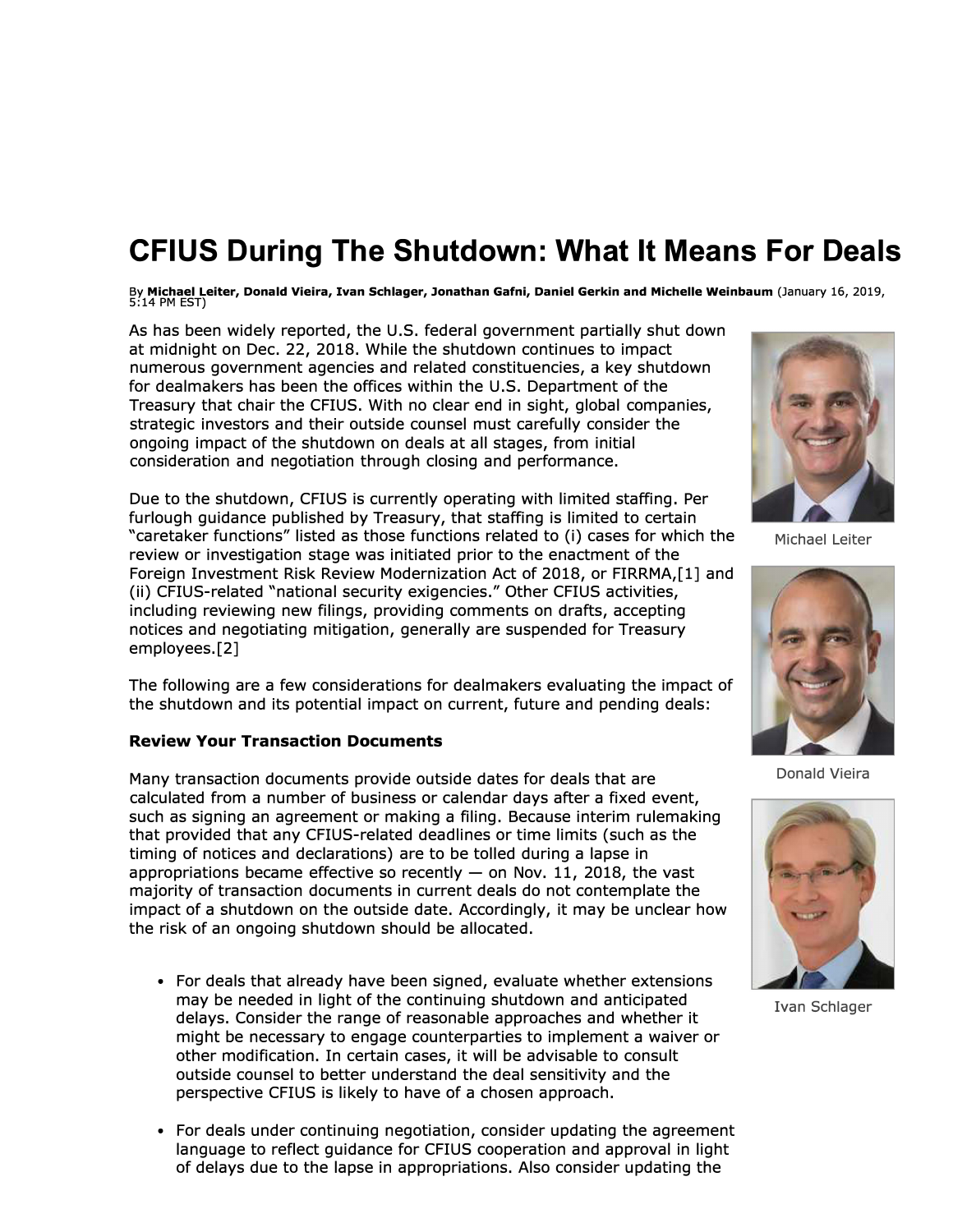# **Mandatory Declarations During the Shutdown**

Under the pilot program published as part of the interim rules referenced above, certain investments now trigger the filing of a mandatory declaration with CFIUS. Parties contemplating or pursuing such a transaction must file a declaration at least 45 days prior to completing the transaction or be liable for a civil penalty in an amount up to the transaction value. Importantly, parties may continue to file declarations (and notices) during the shutdown. However, the requirement for CFIUS to respond to new declarations in 30 days is tolled. Michelle Weinbaum

Because the pilot program does not explicitly reconcile the requirement for

advance notice from companies with delayed responses from CFIUS, it is not clear that parties should proceed with closing such transactions in light of the shutdown. This is one example of a gap in the terms of the pilot program, which should be addressed in final CFIUS rulemaking. In the meantime, outside counsel can contribute valuable insight to assessing the CFIUS risk on a case-by-case basis.

#### **Continuation of Some CFIUS Activities**

Because the shutdown is not affecting the entire federal government, some CFIUS member agencies remain active during the shutdown.[3] These include the Department of Defense, which already has received its appropriation for the current fiscal year and remains open and the National Security Division of the Department of Justice, which has been deemed an essential function and continues to operate during the shutdown.[4] The DOD and the DOJ are parties to many CFIUS mitigation agreements and both will continue responding to inquiries regarding compliance with such agreements. Therefore, companies operating under existing CFIUS mitigation plans should continue in full compliance and timely submit any required reports, even if replies from the U.S. government are delayed.

• In the case of the DOD, substantive reviews of pending CFIUS matters are continuing and the DOD personnel supporting CFIUS may be available to respond to queries regarding transactions that have not yet been filed.

## **Delayed Negotiation of New Mitigation Agreements**

As chair of CFIUS, Treasury leads the negotiation of mitigation agreements. Treasury staff are not expected to continue negotiating new mitigation measures during the lapse. This may affect parties' contractual requirements to enter into new mitigation agreements and, as discussed above, ultimately may cause conflicts with the deadlines for completing certain transactions. Companies should review all contractual obligations carefully before deciding how to act and consult outside counsel when there is uncertainty about mitigation-related obligations during the shutdown.

## **Expect Delays Beyond the Shutdown**

During a prolonged shutdown where dealmakers can continue submitting filings, CFIUS is expected to develop a backlog of notices and declarations. When the shutdown ends, staff can be expected to experience delays in responding to drafts and accepting formal filings. Furthermore, for pre-FIRRMA cases, CFIUS deadlines are not tolled. Despite the fact that the interim rules allowing for tolling were intended to alleviate some of the time pressures that resulted from earlier shutdowns, some cases that are already in the review or investigation phase (both pre- and post-FIRRMA) are less likely to clear within the time limits of their current stage because of the expected backlog  $-$  potentially causing cases under review to continue into an investigation stage or cases in investigation needing to be withdrawn and refiled.

Companies considering entering into deals that will be subject to CFIUS review, as well as those currently navigating the CFIUS process, may benefit from consulting experienced CFIUS counsel to better understand the impact of the shutdown. Given the history of shutdowns both recently and in the longer term, it is quite possible that Congress may pass a continuing resolution to fund the